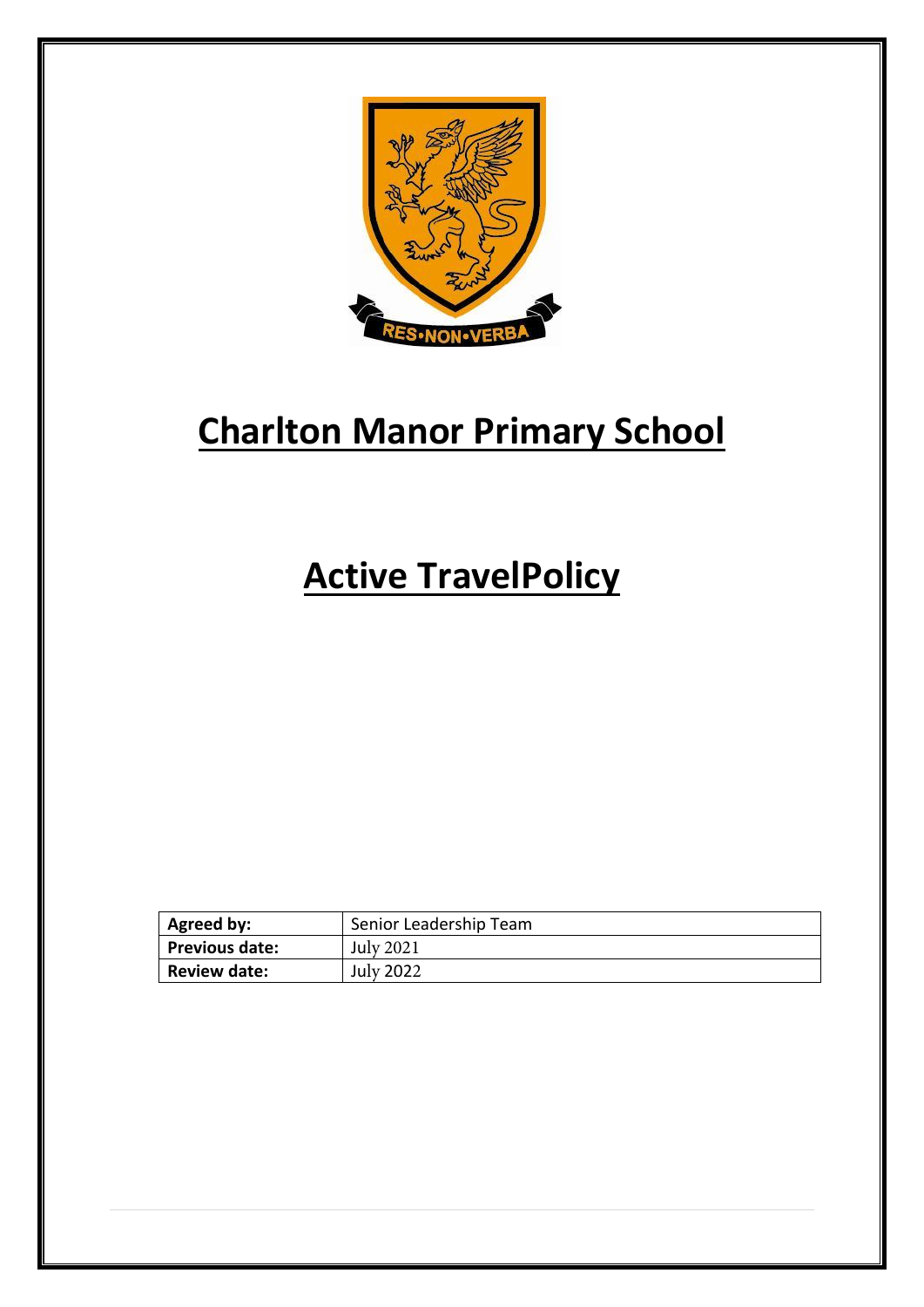

## **Active Travel Policy**

At Charlton Manor Primary School we encourage pupils and parents to travel to school by cycling, scooting and walking (active travel) wherever possible.

This school travel policy explains how we will be encouraging active travel to school. We will discuss the policy with the pupils and re-visit it periodically to ensure its relevance. For pupils unable to travel to school actively, we encourage use of public transport or car-share.

If you have any ideas to improve active travel at or around school for pedestrians and cyclists, or questions about travelling to school, please get in touch withthe School Travel Champion.

### **Some of the benefits of active travel are:**

- improving both mental and physical health through physical activity
- establishing positive active travel behaviour
- promoting independence and improving safety awareness
- reducing congestion, noise and pollution in the community
- reducing the environmental impact of the journey to school.

#### **To encourage pupils to cycle or scoot to school frequently the school will:**

- actively promote cycling and scooting as a positive way of travelling
- celebrate the achievements of those who cycle and scoot to school
- provide cycle and scooter storage on the school site
- provide high quality cycle training to all pupils who wish to participate.

### **To make cycling and scooting to and from school a positive experience for everybody concerned, we expect our pupils to:**

- ride sensibly and safely and to follow the Highway Code
- check that their bicycle or scooter is roadworthy and regularly maintained
- behave in a manner which shows them and the school in the best possible light and to consider the needs of others when cycling or scooting
- wearing a cycle helmet at all times
- ensure they can be seen by other road users, by using lights and wearing high-visibility clothing, as appropriate.